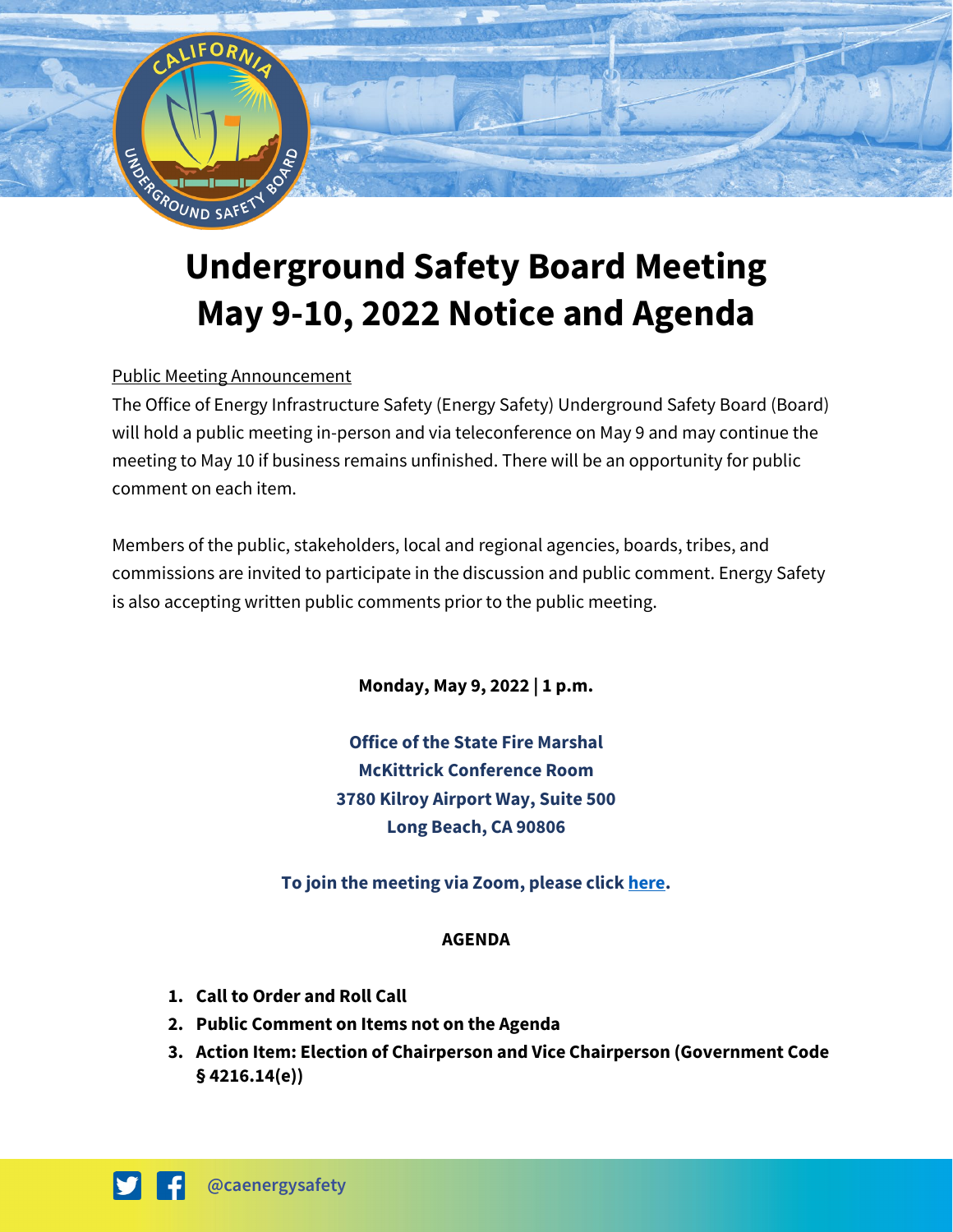

#### **4. Action Item: Update on Quorum Rules**

Resolution 22-05-01 updating Policy G-01 (Parliamentary Procedure) to modify quorum.

#### **5. Action Item: Decision on NOPV to Kana Pipeline, Investigation 21LA01346**

Proposed violation of Government Code § 4216.3 (b), with proposed sanction of mandatory completion of the Board's education course.

# **6. Action Item: Decision on NOPV to Tomas's Concrete, Investigation 21SA01473** Proposed violation of Government Code § 4216.2 (b), with proposed sanction of mandatory completion of the Board's education course.

**7. Action Item: Decision on NOPV to Tasteful Selections, LLC, Investigation 21LA01474**

Proposed violation of Government Code § 4216.2 (b), with proposed sanction of mandatory completion of the Board's education course.

**8. Action Item: Decision on NOPV to Water Associates, LLC, Investigation 21LA01474**

Proposed violation of Government Code § 4216.2 (b), with proposed sanction of mandatory completion of the Board's education course.

**9. Action Item: Decision on NOPV to Coastal Development Group, Investigation 21LA01481**

Proposed violation of Government Code §§ 4216.2 (g) and 4216.4 (a)(1), with proposed sanction of mandatory completion of the Board's education course.

# **10.Action Item: Decision on NOPV to Gonzalez Brothers Landscaping, Investigation 21SA01482**

Proposed violation of Government Code § 4216.2 (b), with proposed sanction of mandatory completion of the Board's education course.

**11.Action Item: Decision on NOPV to Desert Concepts Construction, Investigation 22LA01486**

Proposed violation of Government Code § 4216.2 (b), with proposed sanction of mandatory completion of the Board's education course.

# **12.Information Item: Update from DigAlert and USA North 811**

DigAlert and USA North 811 will provide updates on their activities.

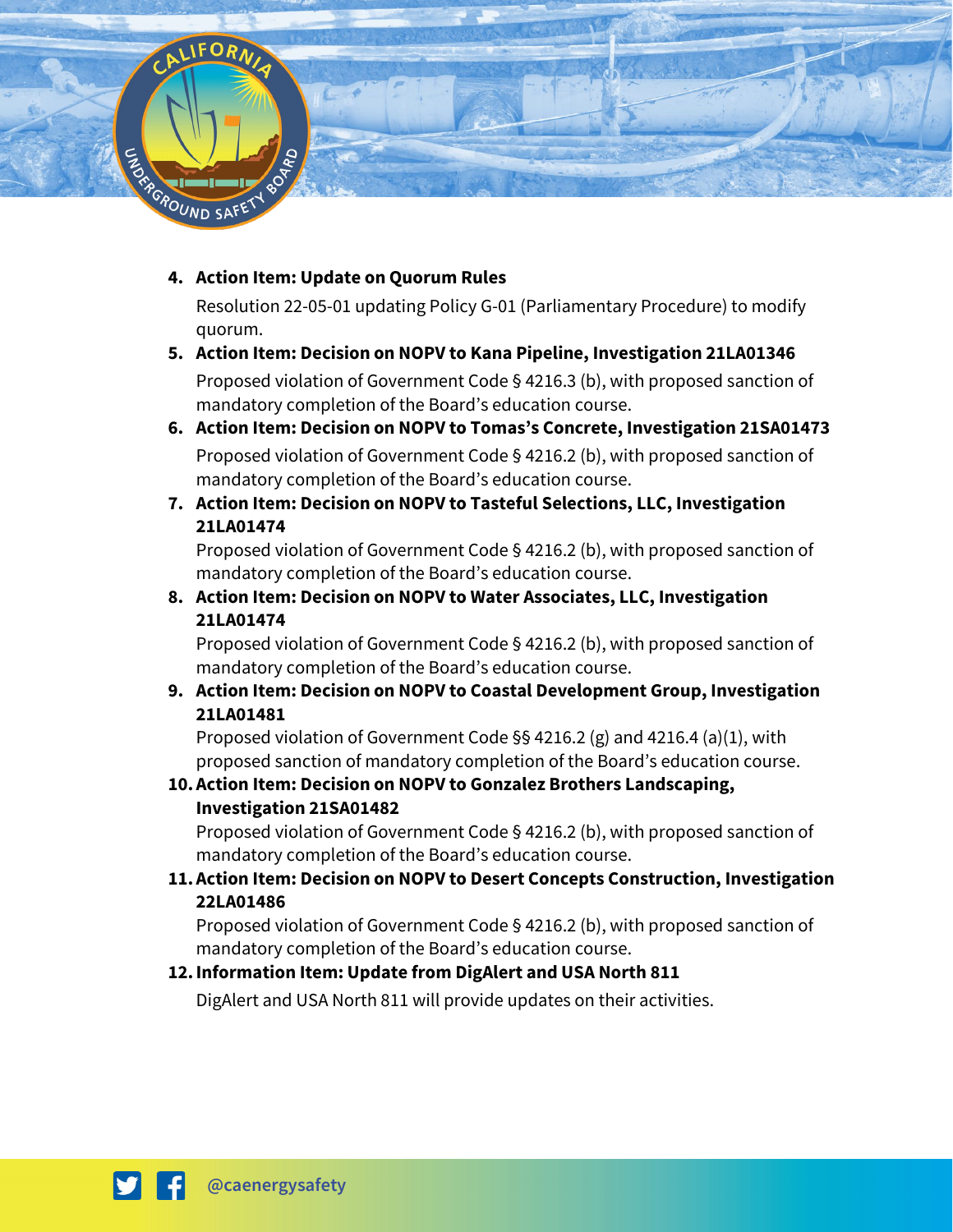

**13.Information Item: Discussion of Non-Violation Safety Issues in Investigations Following Enforcement Actions** 

The Board will discuss safety issues not identified as violations in the enforcement items (Items 5-11) acted on earlier in the meeting. The Board will not discuss any cases that have not been acted on.

#### **14.Information Item: Abandoned Lines Standards Development Update**

A report on safety issues and current law regarding abandoned facilities with brief discussion of the April 26th workshop.

# **15.Information Item: Review of Planning Ticket Workshop Discussion**

Review of discussion with operators and designers during Planning Ticket Workshop in February to continue learning about issues in the design process as it relates to 811 excavation and to continue gathering information for potential future development of a Planning Ticket in 811.

## **16.Board Member Public Engagement Reports**

- **17. Executive Officer's Report**
- **18.Adjournment**

Items scheduled for May 9 may be heard on May 10 to facilitate the Board's business.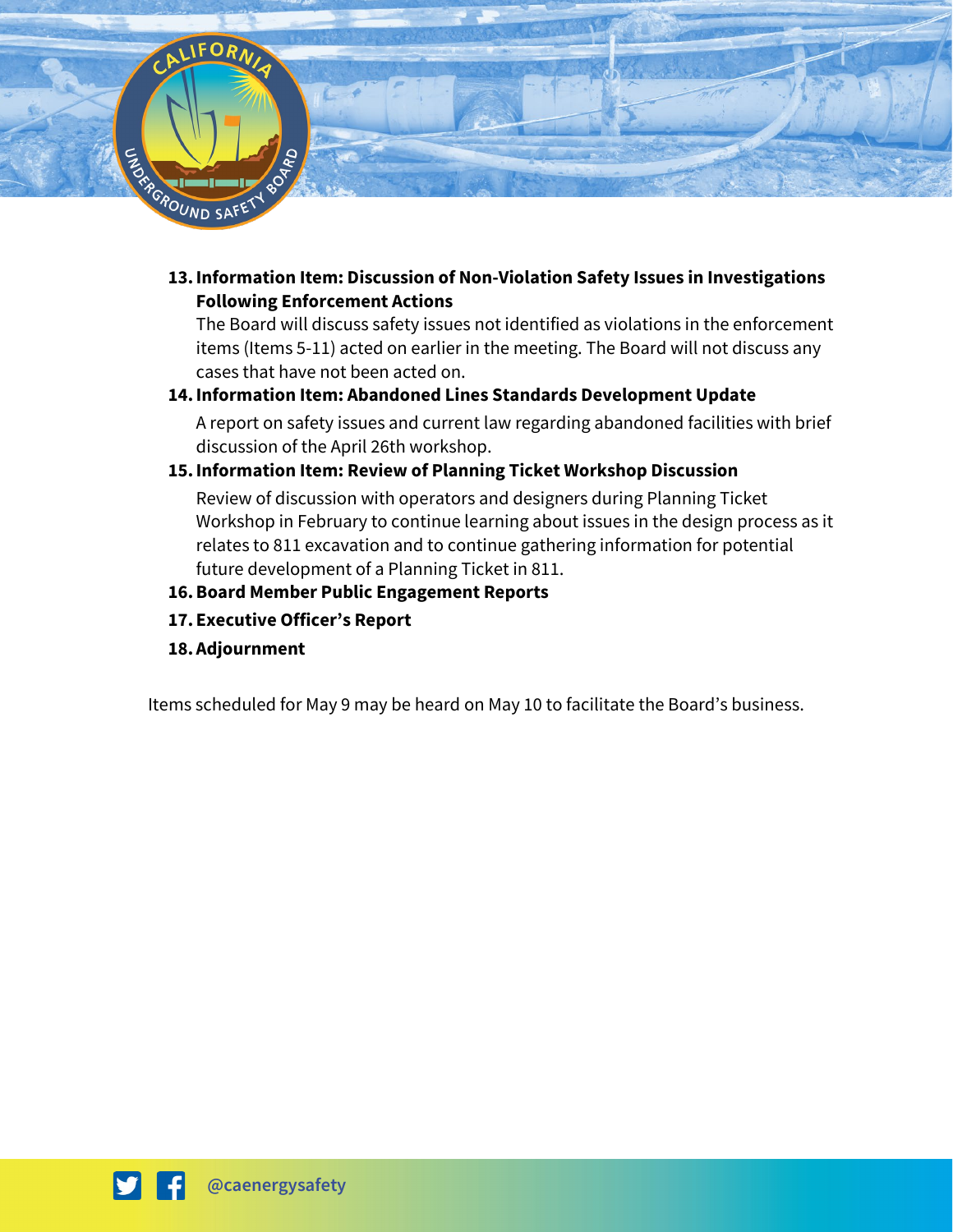

**Tuesday, May 10, 2022 | 9 a.m. The Board will only meet this day if there is unfinished business from May 9, 2022.** 

> **Office of the State Fire Marshal McKittrick Conference Room 3780 Kilroy Airport Way, Suite 500 Long Beach, CA 90806**

## **To join the meeting via Zoom, please clic[k here.](https://us06web.zoom.us/j/81248697413)**

There will be an opportunity for public comment on each item. The meeting may break for lunch at or around 12 p.m. and resume at or around 1:30 p.m.

#### **AGENDA**

Unfinished business from May 9, 2022, if any.

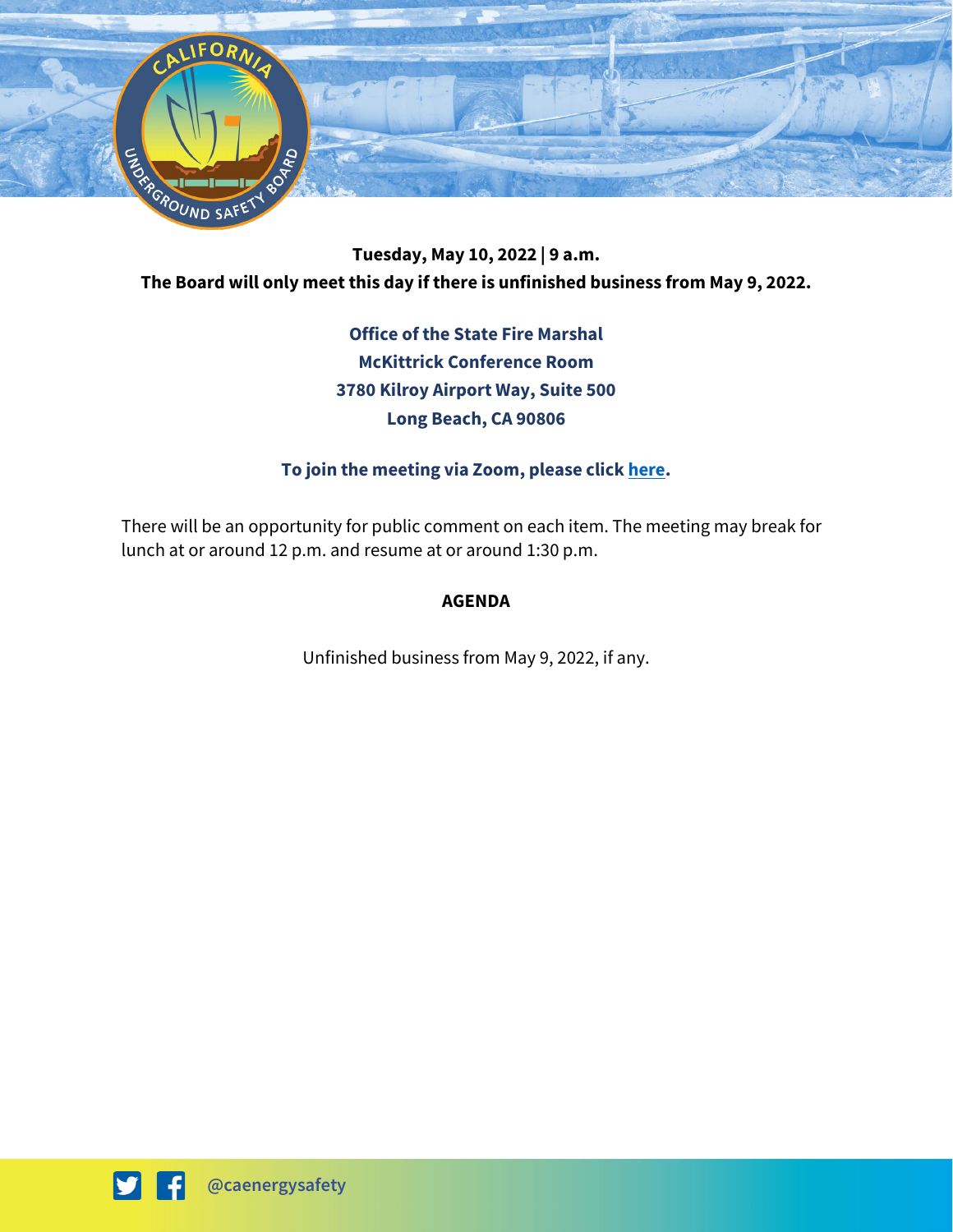

**NOTE:** Items designated for information are appropriate for Board action if the Board chooses to take action. Items may be taken out of order. The Board may not discuss or take action on any matter raised during the public comment period, except to decide whether to place the matter on the notice and agenda of a future Board meeting.

#### Remote Attendance

Zoom is Energy Safety's online meeting service.

To join the May 9 meeting via Zoom, please click the link:

<https://us06web.zoom.us/j/85115933277>

To join the May 10 meeting via Zoom, please click the link: <https://us06web.zoom.us/j/81248697413>

To join by telephone on May 9 and May 10 dial: (866) 390-1828 or (216) 706-7075 Enter Conference code: 787909

Note: The Board will only meet on May 10, 2022, if there is unfinished business from May 9, 2022.

When attending remotely, presentations will appear on your computer/laptop/mobile device screen and audio may be heard via the device or telephone. Please be aware that the Zoom meeting may be recorded. If you have concerns that you may be unable to use Zoom, use this link [\(https://zoom.us/test\)](https://zoom.us/test) to verify your compatibility with Zoom.

#### Availability of Documents

Documents and presentations for this meeting will be available at **Energy Safety E-**[Filing,](https://efiling.energysafety.ca.gov/) Docket Name [2022-05 May 9-10 Board Meeting.](https://efiling.energysafety.ca.gov/Lists/DocketLog.aspx?docketnumber=2022-05-BM) This notice and instruction on how to join the meeting will also be posted on **Energy Safety's Upcoming Events** [page.](https://energysafety.ca.gov/events-and-meetings/)